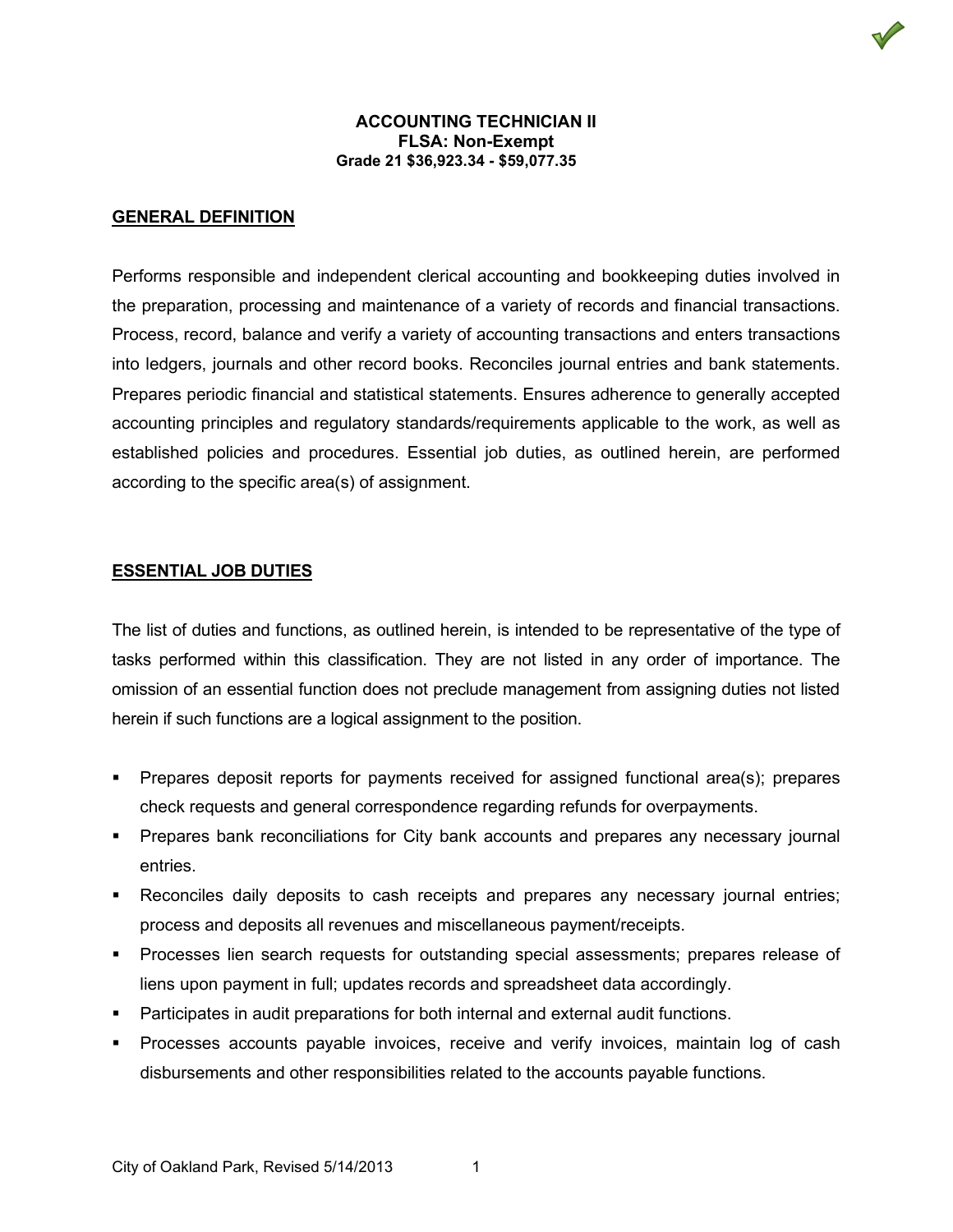- Processes payroll/time sheet information into the payroll system for all departments; includes calculating retroactive pay, processing separation pay, verifying time sheets.
- Runs payroll reports; sorts, distributes and files reports accordingly; submits payroll taxes and complies with federal regulatory standards regarding payroll processing.
- Reviews information on all purchase orders prior to entry in the accounting system; upon verification enters invoices for payment processing.
- Verifies and reconciles accounts payable and payroll outstanding checks on monthly bank reconciliation.
- Updates and maintains spreadsheets and related data applicable to functional areas of assignment.
- Assists in the development, modification and implementation of policies and procedures to assure conformity and improve effectiveness and efficiency.
- Assists in other departmental responsibilities as necessary.
- Establishes and maintains effective working relationships with internal customers, external entities, and the general public.
- Receives and distributes daily mail.
- **Prepares purchase orders for the Finance department.**

# **KNOWLEDGE, SKILLS & ABILITIES**

- Broad knowledge of accounting and bookkeeping principles and practices, with specific knowledge of bank reconciliation practices.
- Broad knowledge of regulatory standards governing the accounting and/or payroll processing functions.
- Ability to operate a variety of current office technologies including, but not limited to, personal computers, accounting software, copiers, telephones and calculators.
- Ability to perform numerical data entry type and maintain close attention to detail for posting, balancing and reporting accounts/payroll data.
- Ability to perform addition, subtract, multiplication, division, percentage calculations and decimal computations quickly and accurately.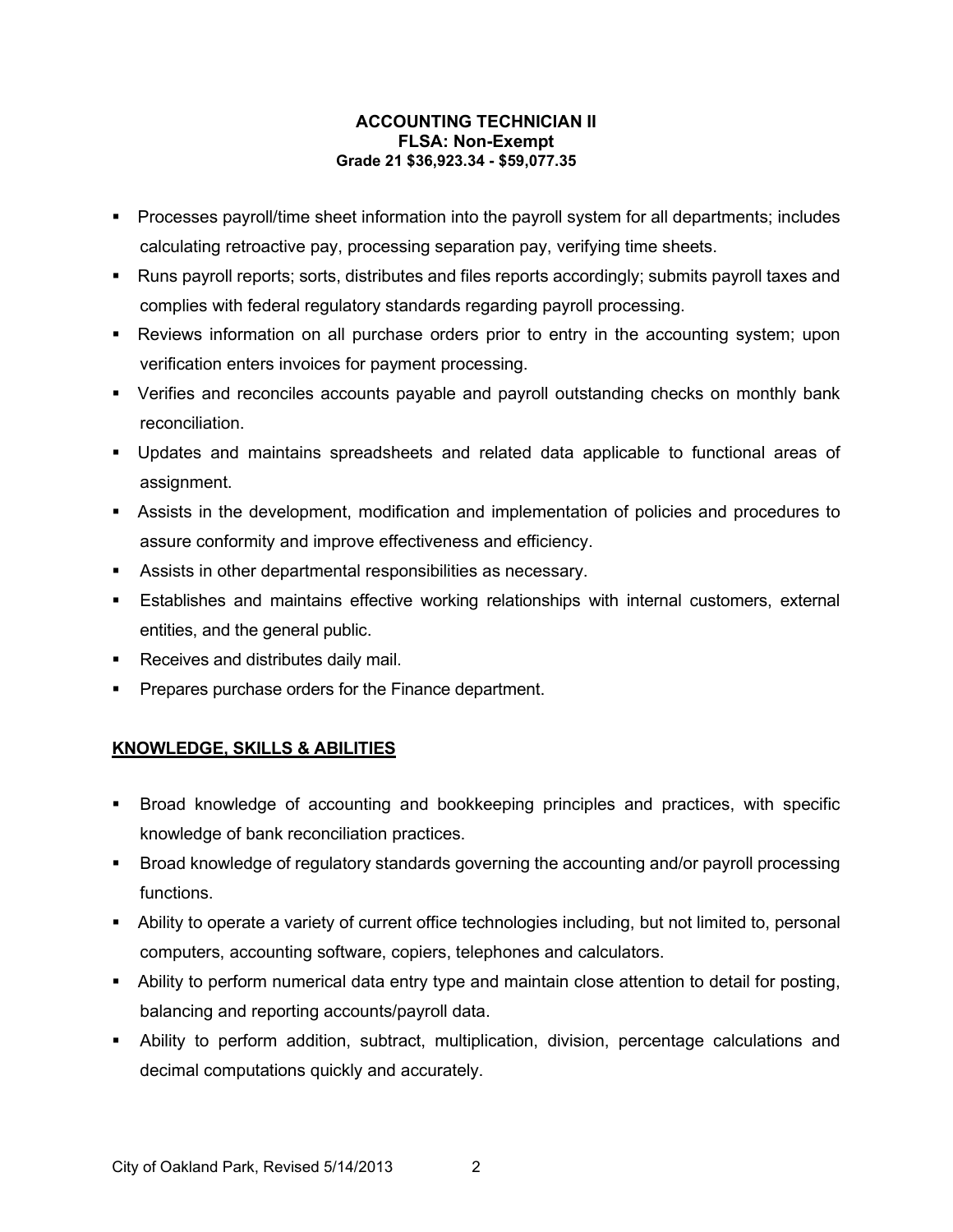- Working knowledge of the operations, functions and policies of department within which work is to be performed.
- Ability to establish and maintain effective records maintenance and file management systems.
- Ability to work independently under limited supervision on routine tasks.
- Familiarity with standard office technologies, e.g., personal computers, word processors, spreadsheet applications.

# **PHYSICAL REQUIREMENTS**

The City of Oakland Park is an Equal Opportunity Employer. In compliance with the Americans with Disabilities Act (42 U.S. C. 12101 et. seq.), the City of Oakland Park will provide reasonable accommodations to qualified individuals with disabilities and encourages both prospective and current employees to discuss potential accommodations with the employer. The physical demands described here are representative of those that must be met by an employee to successfully perform the essential functions of this job.

Tasks involve the ability to exert light physical effort in sedentary to light work, but which may involve some lifting, carrying, pushing and/or pulling of objects and materials of light weight (5-15 pounds). Tasks may involve extended periods of time at a keyboard or workstation. Work is performed in usual office conditions with rare exposure to disagreeable environmental factors. Some tasks require visual abilities.

# **MINIMUM ACCEPTABLE EDUCATION, TRAINING & EXPERIENCE**

High school or GED Certificate and 3 years progressively responsible experience accounting and bookkeeping functions for one or more of the functional areas, e.g., accounts receivable, accounts payable, payroll processing, budget. Accounting related courses in a vocational training or college environment may substitute for a portion of the required experience.